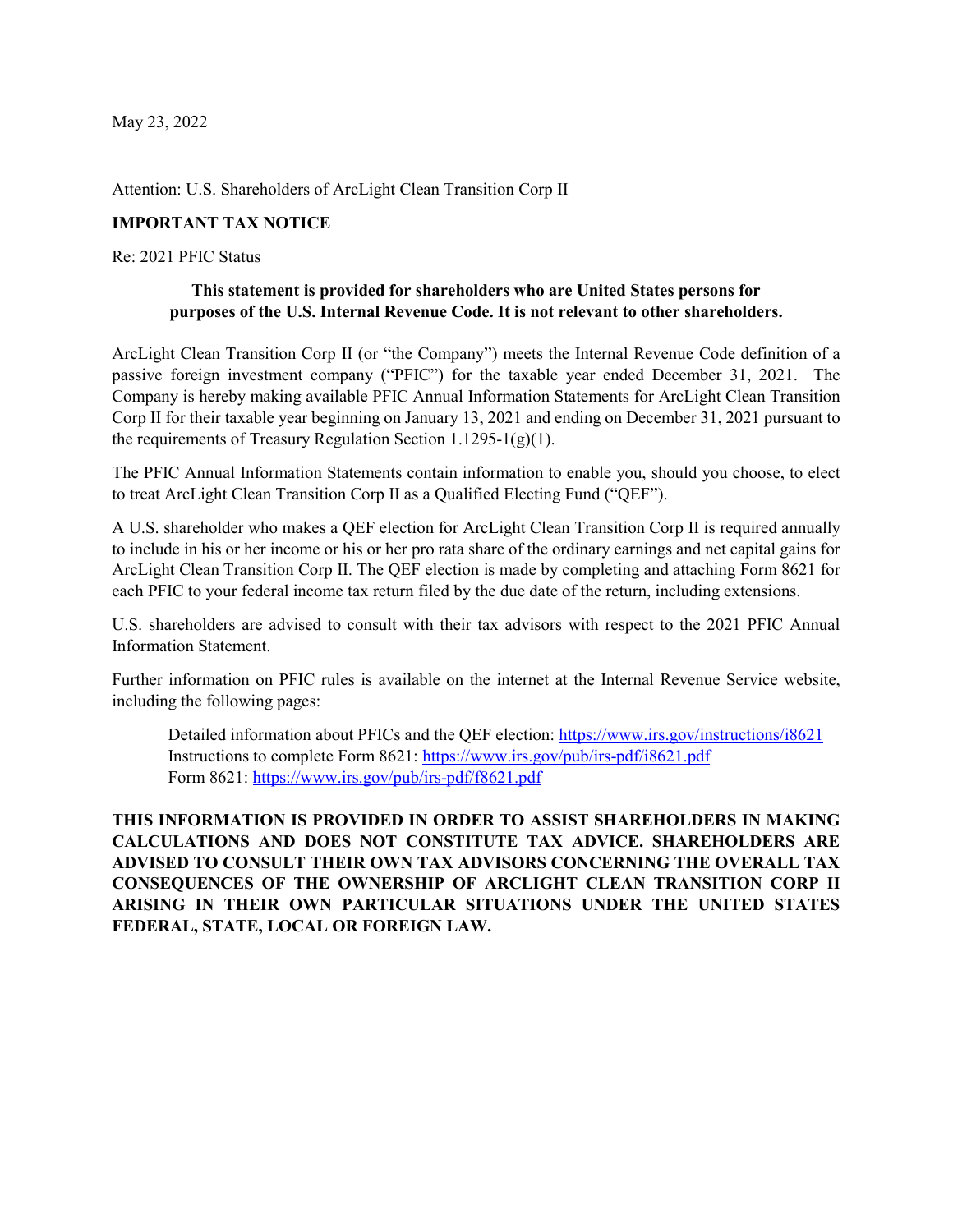## **PFIC Annual Information Statement**

## **ArcLight Clean Transition Corp II**

- 1) This Information Statement applies to the taxable year of ArcLight Clean Transition Corp II beginning on January 13, 2021 and ending on December 31, 2021 (the "Taxable Year").
- 2) Your pro rata share of ArcLight Clean Transition Corp II's ordinary earnings for the Taxable Year can be determined as follows:
	- i) If you owned ArcLight Clean Transition Corp II's shares for the entire IPO period from March 25, 2021 through December 31, 2021, you should multiply the number of shares by the "Ordinary Income Per Share" amount below.

|                         | Total<br>Ordinary | Ordinary Income Per Share   |
|-------------------------|-------------------|-----------------------------|
|                         | Income            |                             |
| Class B Ordinary Shares | <b>US\$ 0.00</b>  | <b>US\$ 0.000000</b>        |
| Class A Ordinary Shares |                   | US\$ 12,421   US\$ 0.000399 |

ii) If you did not own all of your ArcLight Clean Transition Corp II shares for the entire 281 day IPO period, your daily pro rata share of ArcLight Clean Transition Corp II ordinary earnings is:

|                                                                                 | Daily Ordinary Income Pro Rata<br>Share |
|---------------------------------------------------------------------------------|-----------------------------------------|
| Class B Ordinary Shares (March 25, 2021 $-$ US\$ 0.000000<br>December 31, 2021) |                                         |
| Class A Ordinary Shares (March 25, 2021 - US\$ 0.000001<br>December 31, 2021)   |                                         |

U.S. shareholders are advised to consult with their tax advisors with respect to the calculation of their pro rata share of ArcLight Clean Transition Corp II's ordinary earnings and net short term and long term capital gain for the Taxable Year.

3) The amount of cash and the fair market value of other property distributed or deemed distributed by ArcLight Clean Transition Corp II during the Taxable Year are as follows:

Cash: US \$0.00 Fair Market Value of Property: US \$0.00

- 4) The Summary of Annual Information of ArcLight Clean Transition Corp II is as follows:
	- a) Description of each class of shares **Class A and B Ordinary Share.**
	- b) Total number of shares outstanding at year-end: